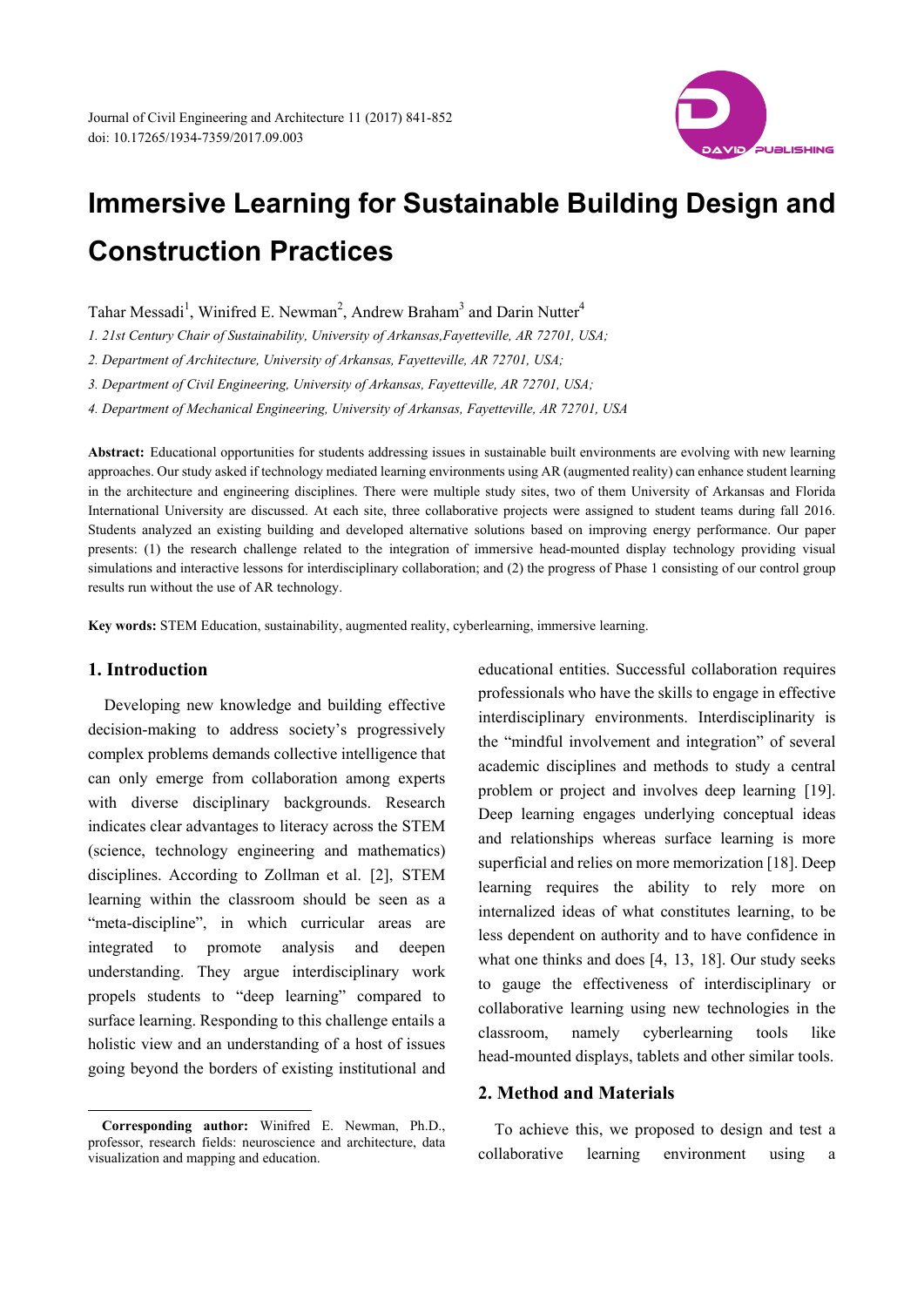tablet-based augmented virtual reality application, "Eco-construction" or "Ecocon" supporting educational content for sustainable building design and construction for AEC (architecture, engineering, and construction) students. We expected to approach the project using the same technology at two sites of our study Florida International University (FIU) and the University of Arkansas (UA). Part of our formative evaluation after the initial technology development at FIU were changes in the UA approach to the AR. The project builds on collaborative problem solving strategies and experiential learning theory to examine the effectiveness of the AR (augmented reality) technologies used in communicating complex systems and processes of building design and construction to students.

Our project integrates AR with BIM (building information modeling), visual simulations, and interactive lessons to explore how these simulation technologies affect learning. The project's specific goals are to:

(1) explore the opportunities and obstacles presented by the integration of immersive and simulation technologies in support of learning through collaborative problem solving;

(2) examine the impact of various strategies on improving the effectiveness of these technologies through a formative design process; and

(3) contribute to research on how people learn using technology-mediated environments by developing a better understanding of the various attributes of these technologies.

We identified three specific challenges to the traditional model enabled by cross-disciplinary interaction: (1) navigating knowledge silos; (2) developing critical thinking skills; and (3) improving interest and motivation for learning. For the first challenge, we recognize although not all integrative learning is interdisciplinary, all interdisciplinary knowledge is integrative. Interdisciplinary inquiry requires integrating knowledge, crossing boundaries between and among disciplines, being creative and innovative, reasoning by analogy, reasoning deductively, as well as the ability to synthesize [7]. Breaking down knowledge silos through collaborative interaction between architecture and engineering students is facilitated by interactive workshops given throughout the semester.

Developing critical thinking skills is a demonstrable outcome supported by numerous studies. Stimulating interest in the academic environment enhances learning and correlates with a multitude of academic and occupational outcomes including course selection, achievement, and persistence in a given field of study or career [1, 7, 8, 9, 17].

Sustainability used as the multifaceted subject of study in these courses, is one of the key topics gaining traction within the university. Davis Langdon's research demonstrates: the cost/benefit analysis of implementing green strategies in buildings does not demand much investment and brings better returns. From his study, he concluded: "the costs of going green can be minimal (5% or less) and more than offset by future energy and carbon savings through bringing in the sustainability team from the beginning of a project, through performing proper energy modeling to choose the most cost-effective solutions to reducing energy use, and through including sustainability features in the earliest designs rather than 'retrofitting' them after some of the most important decisions have been made" [21].

The University of Arkansas is one of three sites for the implementation of a collaborative learning and problem solving for sustainability and green issues augmented reality grant. In the fall of 2016, students enrolled in the following courses gathered at Vol Walker Hall on the UA (University of Arkansas) campus for the first meeting. Eight multidisciplinary teams were formed with students from the School of Architecture (10 students) and College of Engineering departments of mechanical (23 students) and civil engineering (11) students.) The number of students per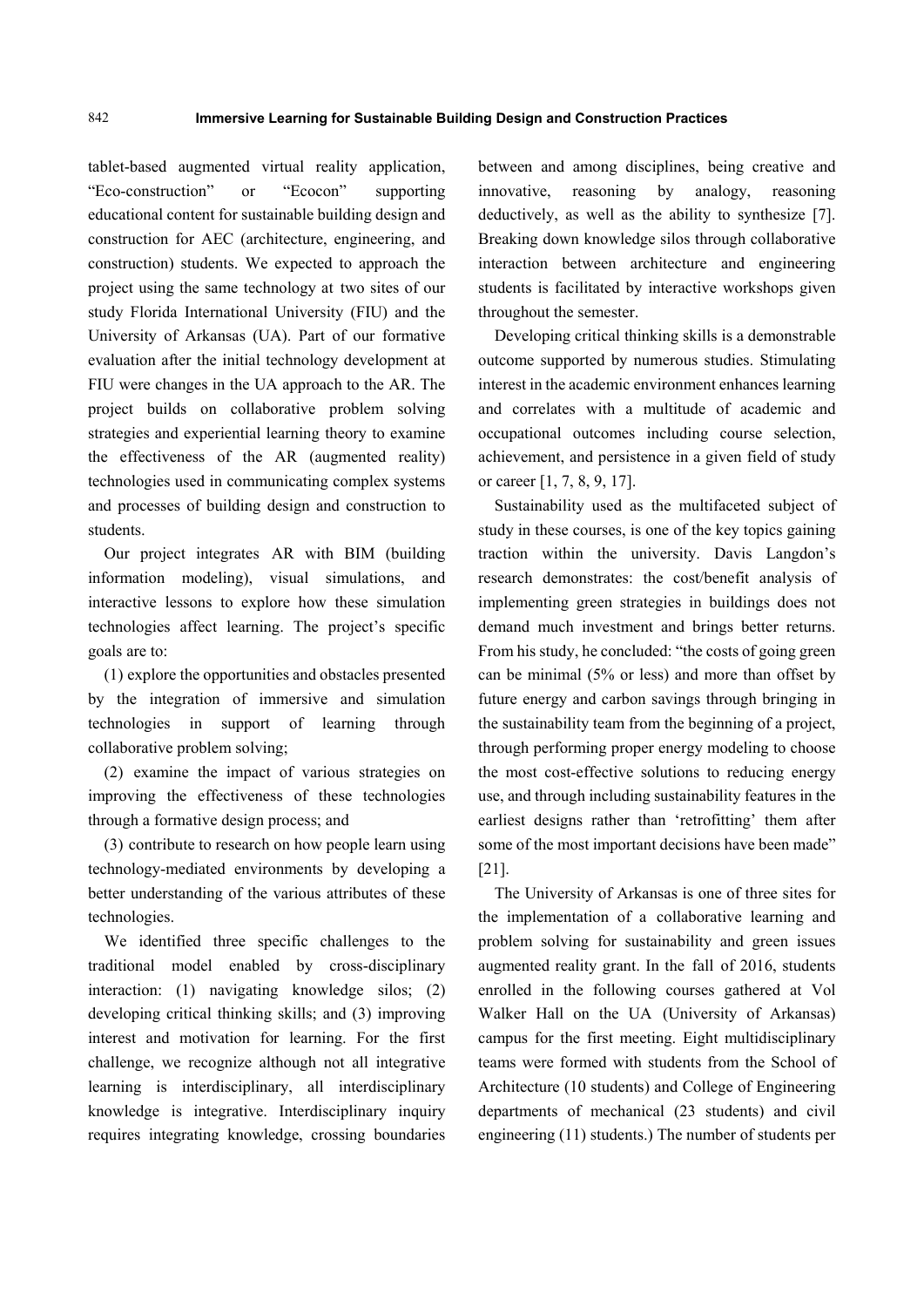team ranged from five to seven. At least five meeting sessions were planned to promote interaction between students on their respective teams. They were expected to complete three technical reports over the course of the semester. Team members signed a collaborative agreement to share and discuss information, complete the analysis of the building under study, and submit three reports. The expectation of each team was to provide alternatives for improving the study building's performance as a function of energy consumption. While the goal of the long-term research is assessing collaboration between students in the AEC disciplines and learning in sustainable design associated with the integration of immersive technologies, the first phase is solely focused on collaborative multidisciplinary learning.

Among the variety of approaches deployed in effecting learning the most dominant is the interdisciplinary learning approached through two different strategies. The first strategy was to offer shared instruction for three unique courses. We selected a current core sustainability courses at the University of Arkansas as our shared site for collaboration. Students enrolled in unique courses assigned to their degree program, but were exposed to each of the three instructors throughout the semester. The syllabus included three pre-determined sections addressing site issues, building envelope design and LCA (life cycle analysis). The faculty rotated between the courses to deliver content for each shared portion of the syllabus (Fig. 1). Our second strategy consisted of bringing together students from different disciplinary



(b)

**Fig. 1 Two possible scenarios showing organization of the learning experience: (a) Scenario 1; (b) Scenario 2.**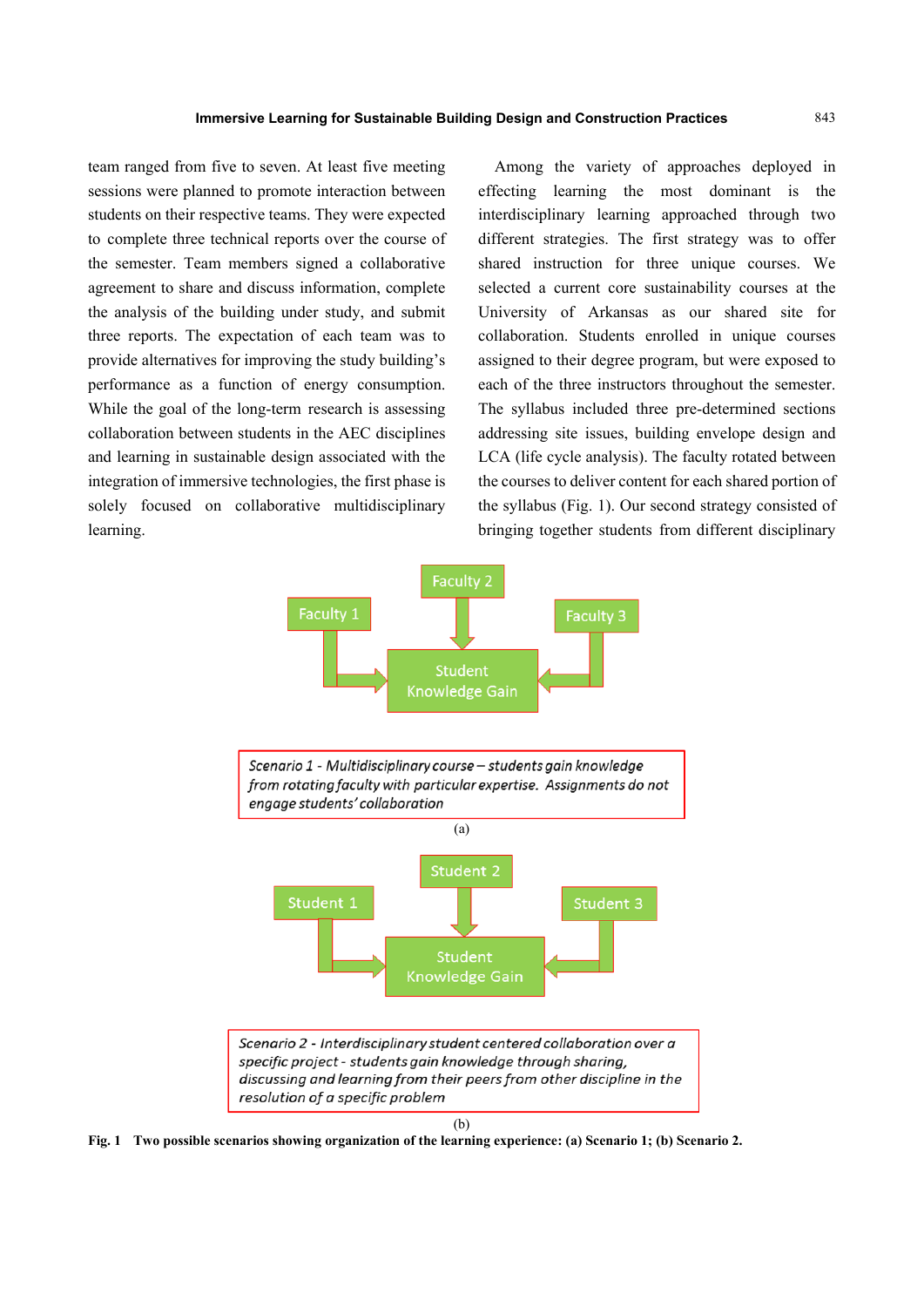backgrounds to collaborate on three specific projects. Assignments, namely the three technical reports, were given to each team of students to solve the problem through an interdisciplinary approach. Architecture students enrolled in ARCH 303v were taught by Professors Messadi and Newman, mechanical engineering students enrolled in MEEG 4473 by Professor Nutter and civil engineering students enrolled in CVEG 4863 were taught by Professor Braham. The teamwork was an opportunity for students to share knowledge through collaboration in solving a directed problem for each of the three areas covered in the syllabus. The goal of the technical report assignment was to make modifications to enhance the building performance and reduce the environmental impact of a new Vol Walker Hall extension, completed in 2008. We limited the area of study to a single 3rd floor classroom approximately 1,800 square feet in area. This allowed students to focus on specific building problems such as embodied heat, passive and active cooling strategies, mechanical systems and life cycle analysis of materials.

The content of the jointly offered courses focuses on building strategies to reduce energy consumption. Among all human activities contributing to climate change, the construction and operation of buildings is among the most energy, pollution, and resource intensive. Building and construction activities consume three billion tons of raw materials each year. Materials utilized in buildings have high-embodied energy, high-embodied emissions, and high levels of toxins and pollutants at the end of production [16]. Building design and construction impacts nearly every industry including architecture, planning, design, engineering, manufacturing, construction, transportation, labor, trade, and global commodity prices [15, 16]. Helping students in the AEC disciplines develop awareness of confidence in sustainable building practices has independent merit, combining this with the project to examine how collaborative learning using AR improves learning outcomes.

# *2.1 Goals of the Multi-phase Approach to This Research*

Our primary and ongoing motivation for this project is to explore the affordances and limitations of collaborative learning using augmented reality in the STEM disciplines. We hypothesize the proposed project will help students become better equipped for interdisciplinary problem solving, be able to apply their knowledge into new situations, improve motivation and interest in their coursework—therefore increase their chances for retention and degree completion [10]. The specific focus of this project is to examine if Ecocon can improve students' problem-solving and collaborative learning skills leading to the design of more sustainable and better performing buildings. Extensive research shows learning technologies have the capacity to enhance learning. AR visualizations—the ability to overlay computer information onto the real world in real-time shared by multiple users—are critical in developing the next generation of computer-based learning environments [5, 6, 11, 12, 22]. Unlike computer interfaces drawing users away from the real world, AR technology enables interaction with the real world in ways never before possible [3]. AR has already transformed many professions such as medicine, military, aircraft navigation, entertainment, publishing, and education. However, the learning impact of fully integrated, and readily usable AR environments on face-to-face collaboration has not been sufficiently and systematically explored.

Building on advances in our understanding of learning processes and theoretical perspectives in CSCL (computer supported collaborative learning) research, this project examines how students engage with "mixed reality" and how a technology enhanced environment influences their interaction. Through the use of this framework the project team will explore the challenges and opportunities of this environments in an interdisciplinary setting by examining: (1) the typical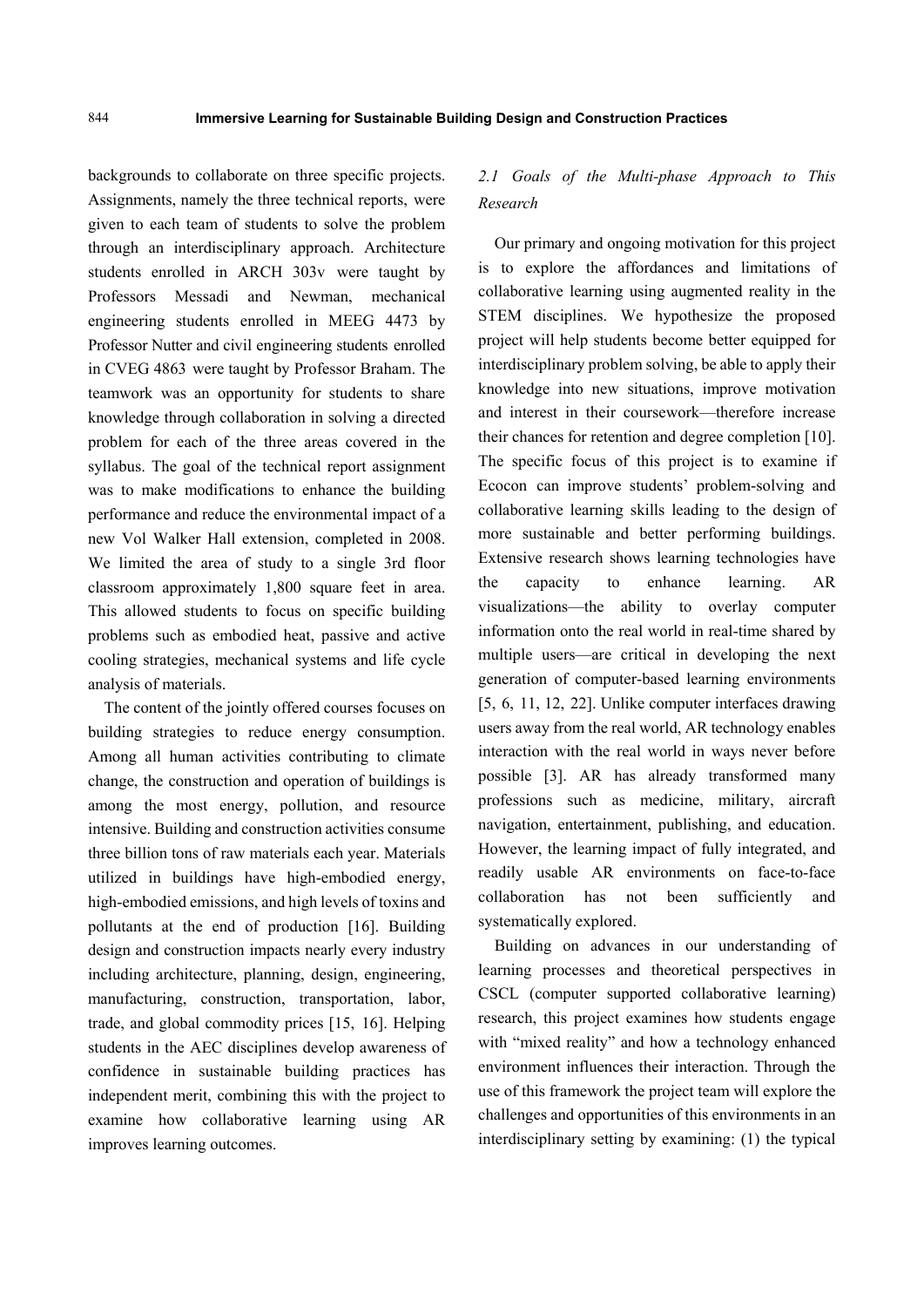patterns of collaborative interaction through the process of constructing a common shared object; (2) the impact of digital information overlay on objects on interdisciplinary negotiations and discussions; and (3) the learning outcome of the collaborating teams.

The research methodology employs formative evaluation to refine the experimental protocols after iterations of the interdisciplinary courses given at three universities: Florida International University, University of Arkansas, and Missouri State University. Given the AR application will be tested by groups of students from AEC disciplines working on common interdisciplinary assignments as part of their course workload, the adjustments will vary across the test-beds. Each team is maintaining a project journal and maintains contact during the semester process to evaluate any changes made in the experimental set-up. The basic project design follows an iterative approach based on a cyclic process of prototyping, analyzing, and testing for refinement. Students' interaction with the application and each other will be monitored, analyzed, and documented at each stage to inform revisions of the project.

## *2.2 University of Arkansas Approach*

The initial control group for collaborative learning is currently underway in three courses from mechanical engineering, civil engineering, and architecture, respectively, directed by the PI (primary investigator) and three co-PIs at the University of Arkansas. Courses are taught separately by individual faculty but coordinated for evaluation of students using three technical projects throughout the semester. The semester work is divided into the following units focused on: (1) site and climate  $+$  building envelope; (2) building climate performance; (3) carbon footprint and life cycle analysis; and (4) LEED (leadership in energy and environmental design) certification for buildings. LEED is an ecology-oriented building certification program run under the auspices of the USGBC (U.S. Green Building Council). Upon completion of each

unit—only the first three are considered here, students form interdisciplinary teams and engage in a one-day collaborative assignment. The three assigned projects demand the collaboration and participation of each student in the production of the technical report assigned for each unit of the semester. In our protocols, architecture students managed Project 1, mechanical engineering students led Project 2 and civil engineering students led Project 3. Students research, document and present their findings. In parallel, they are challenged, through the assigned projects to provide innovative ideas beyond the achieved results in the building. In each project, students pursue an in-depth study of a specific element and examine its performance with respect to sustainability. The results of each project will be submitted in the form of a report written according to the format specified in the assignment.

The current semester of the fall of 2016 is our control group—students are working collaboratively in the learning setting but not using any AR. As the FIU (Florida International University) team led by Prof. Shahin Vassigh discovered technical difficulties developing a tablet-based application for the augmented reality, we concurrently developed an approach using the Microsoft HoloLens, the Holoens-AR discussed here. The significant issue encountered by the FIU team was tolerances for GPS (Global Positioning System)-locating are not specific enough to allow real-time viewing to be overlaid by an image on a table. The augmented reality set-up was based on students using a hand-held device like a tablet or phone to view a real site while accessing an overlay of the structural or mechanical system of a building downloaded to their device through the internet (Fig. 2). The tolerances on the image-overlay are not supported by current GPS location. The GPS is a U.S.-owned utility providing users with PNT (positioning, navigation, and timing) services. This system consists of three segments: the space segment, the control segment, and the user segment [20]. In 2013, PS (position locations) accuracy was measured at  $\leq$  7.8 m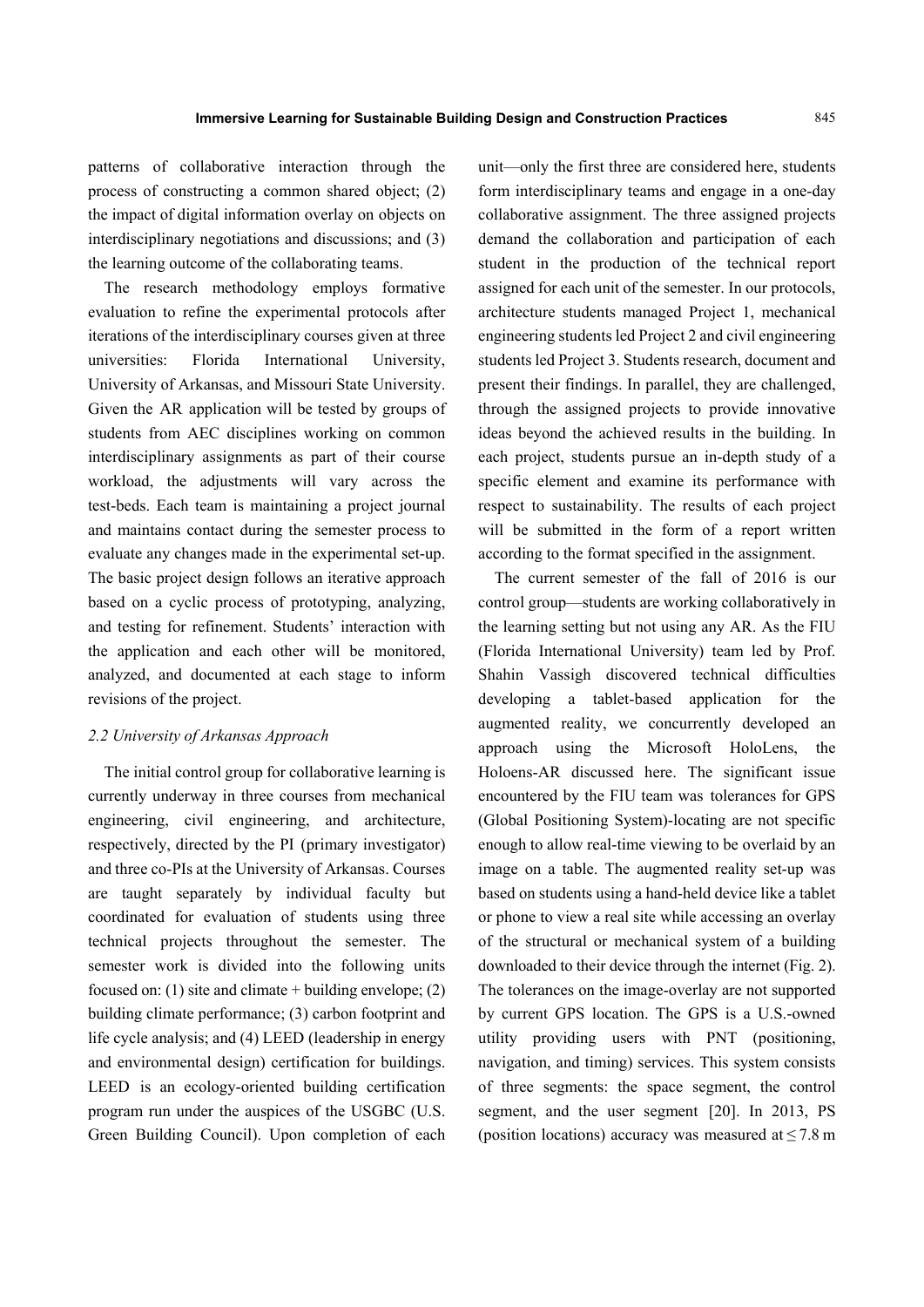

**Fig. 2 Ecocon set-up using a handheld device proposed by the FIU team.** 

95% global average during normal operations. The system, managed by the U.S. Air Force, will continue to improve, however; the University of Arkansas team opted to use a recently developed HMD (head-mounted device), specifically the Microsoft HoloLens™ as a test for the AR portion of the experimental course.

The HoloLens shows images only the users wearing the glasses can access, however, images can be "shared" by users when all are wearing headsets. The onboard camera maps the users' position relative to the environment and places objects or overlays accordingly. Using Unity software, the UA team is developing an interactive experience for students based on a pre-identified room located in Vol Walker Hall on the UA campus. The software will allow students to "see" the computer-aided drawings produced by the building design team while standing in front of a wall surface using real-time images of the building under construction created by the CAST (Center for Advanced Spatial Technologies) directed by Jackson Cothren on the UA campus using LIDAR (light detection and ranging), a surveying method using

pulsed laser light. The TESSERACT Center, under the direction of David Fredrick is working on the virtual environment with a team of architecture, computer science, and humanities students.

Pre- and post-survey questionnaires were administered to students. These consisted of a set of questions related to sustainable building practices (the course content) for students to answer prior to and at the end of the course. One set of survey data were tabulated and a statistical analysis will be performed to assess the significance of learning of sustainability through a conventional pedagogy. Next semester, students are introduced to AR tools in the same collaborative learning environment as the control group. The pre- and post-surveys will be administered again to gauge the impact of AR on learning.

# **3. Observed Benefits of Collaborative Learning for AEC Disciplines**

In fall of 2016, students from the disciplines of architecture, mechanical and civil engineering enrolled in three independent courses (Fig. 3).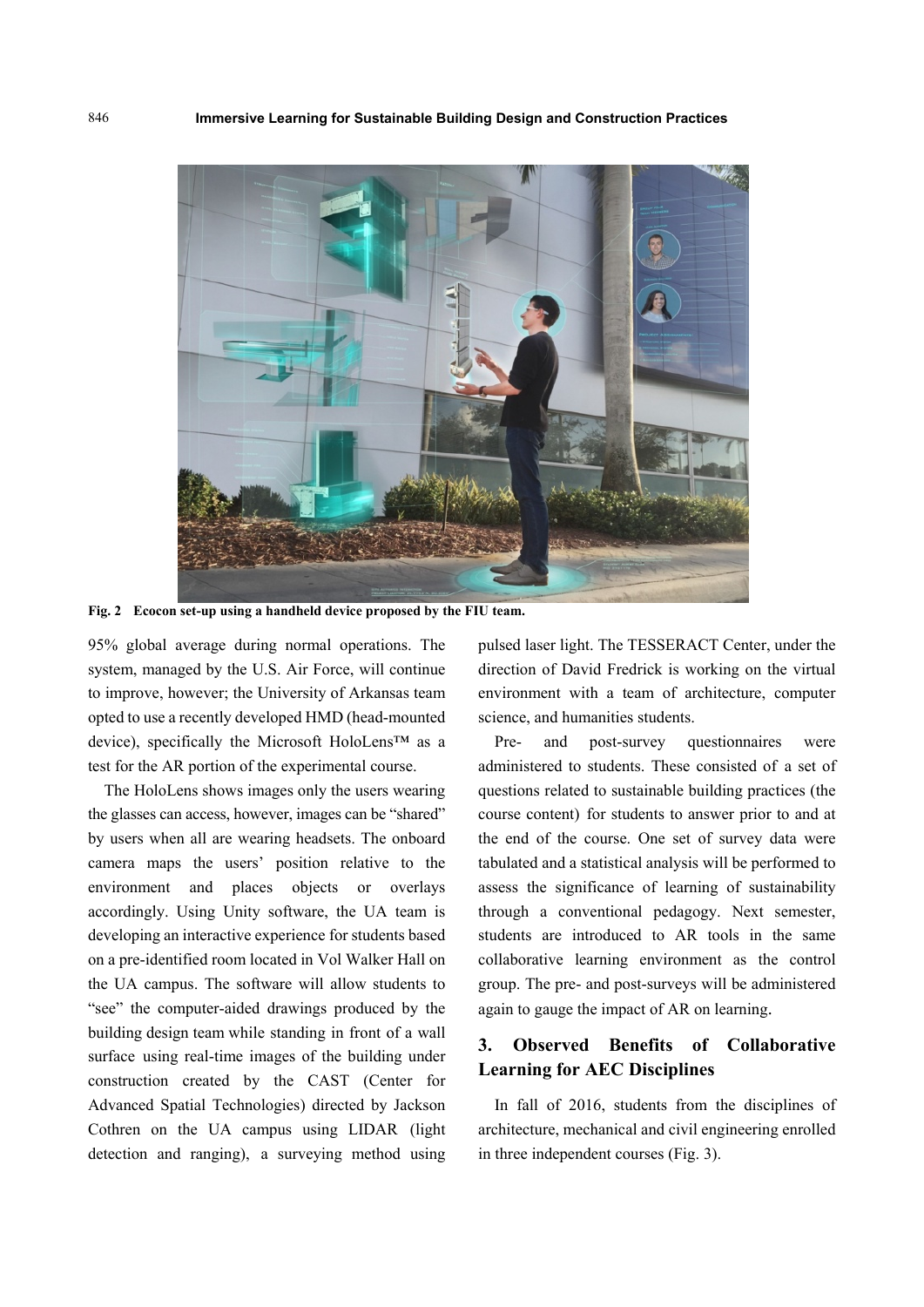

**Fig. 3 Collaboration during a workshop demonstrating the way students assumed various roles including the "instructor" role. This was an interesting outcome of the workshop interactions and demonstrated the capacity of students to direct the learning experience.** 

Students in each course participated in a required workshop. Evaluation of their performance in their respective course was assessed through three collaborative assignments. Instructors taught their course separately but coordinated for a shared syllabus including the workshop and assignments. At this stage, students are working on Project 1. Teams were formed with students from across the three courses so each group had at least one student from each course (and major). A total of 44 students were assigned to eight different groups, resulting in 5-7 students per interdisciplinary group. As shown in Fig. 3, the architecture course focused on matters related to site, climate, daylighting, alternative energy sources, the mechanical engineering course concerntrated on theories related to building heating and cooling and the civil engineering course placed emphasis on the benefits of sustainability through life cycle analysis. Given the content of each course, the shared assignment was appropriate. The tasks divided into three sub-projects asking students to analyze, assess

and modify an extension to a campus building using energy performance as benchmark criteria.

The building site selected for the student projects was the third floor of Vol Walker Hall extension, also known as the Steven L. Anderson Design Center located on the UA campus. Two large studios primarily occupy the third floor and between them is a critique area inclosed on one side by shafts for supply and return air and on the other by a shelf for printers. Two major shear walls running the full height of the building enclose a critique room on its north and south side. The envelope on the west side is primarily made of heat-insulated glass and an external shading layer of laminated frit glass louvers oriented northwest. In this way the face of the fritted louvers blocks the south and west solar impact. The envelope on the east side is a reinforced concrete shell with minimal openings. The roof and floor are built using a post-tensioned reinforced concrete slab with a raised floor to run all air ducts and plumbing.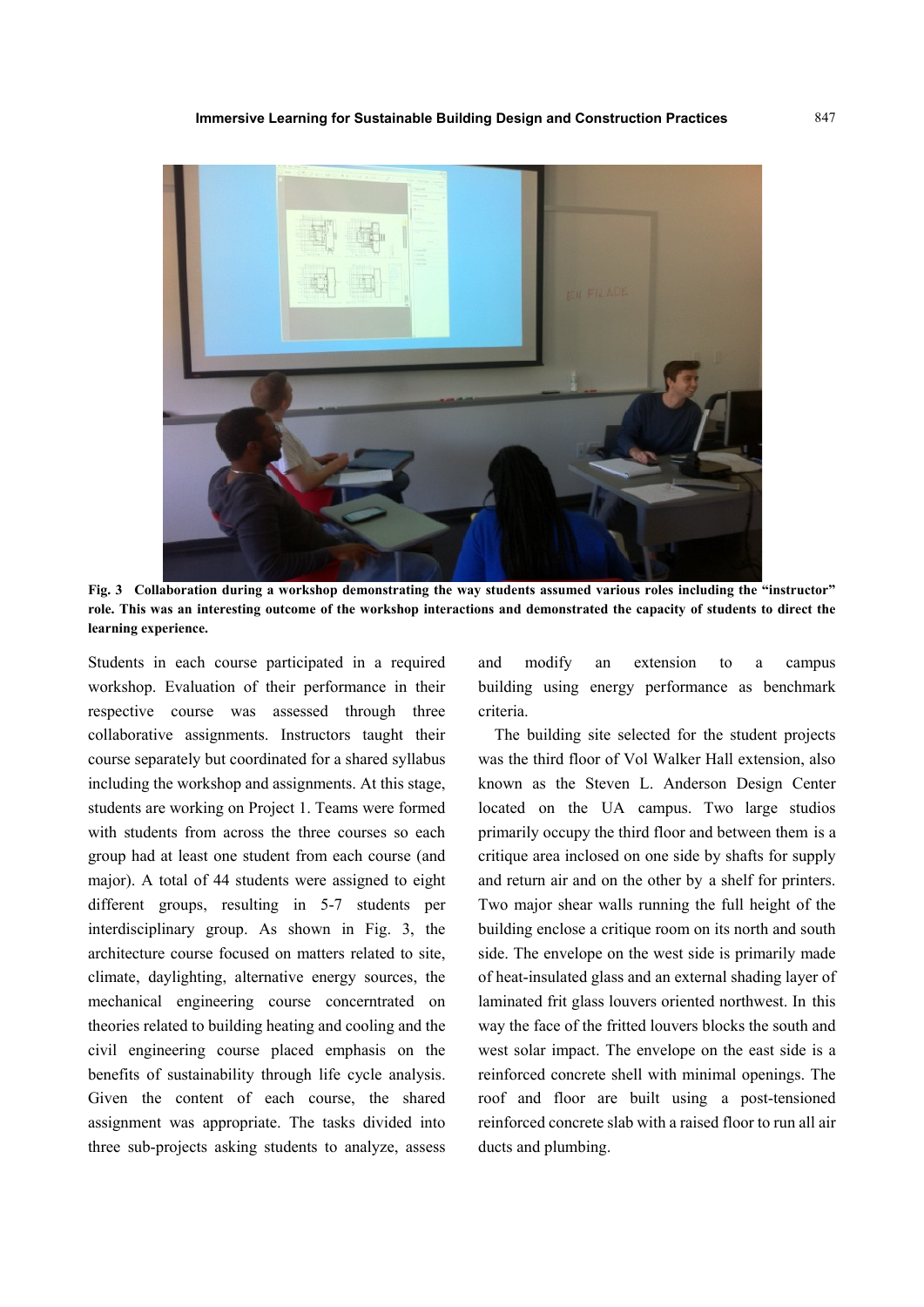These were scenario-based projects designed to focus on evaluating the sustainability features of a building, its environment and program demands located on a university campus. To accomplish this students were asked to meet outside the classroom as a group several times for each project. Each group was provided with all the required information on the building, and assigned the task of physically visiting the building on campus. In the first assignment students examined the site conditions and the performance of the exterior wall assembly. They were asked to develop alternate green strategies including material substitution, change in assembly or systems to improve building energy performance. The second assignment focused on testing opportunities for further substitution with green alternative energy and cleaner air quality by relying on the installation of one of the feasible renewable energy converting systems. Students assessed the opportunity for reducing the size of the HVAC (high voltage alternating current) system with its equipment and duct layout as a result of the use of alternative green energy. For the last assignment

students conduct a life cycle analysis by comparing the base case building with the one purveyed with more performance systems. Two workshops are planned for each assignment. Students teams attend each of the workshops. During these workshops they collaborate on the three assignments while giving the team of faculty and other involved researchers the opportunity to observe and record the ongoing interaction. The entire session is videotaped and serves as the basis for the analysis conducted by the psychologist who is a member of the research team. Further, pre- and post-surveys are given to each student to gauge his/her learning about sustainability practices.

This fall 2016 is our initial offering or control group prior to the introduction of the AR technology. Students use a project-based approach where learning is planned around the investigation, explanation, and resolution of specific problems related to sustainability, green design and construction. With this approach students learn through by working through problems, thus learning centers on a complex situation or problem that does not have a single correct answer. Students



**Fig. 4 Content of three separately taught courses showing areas of similarity and difference.**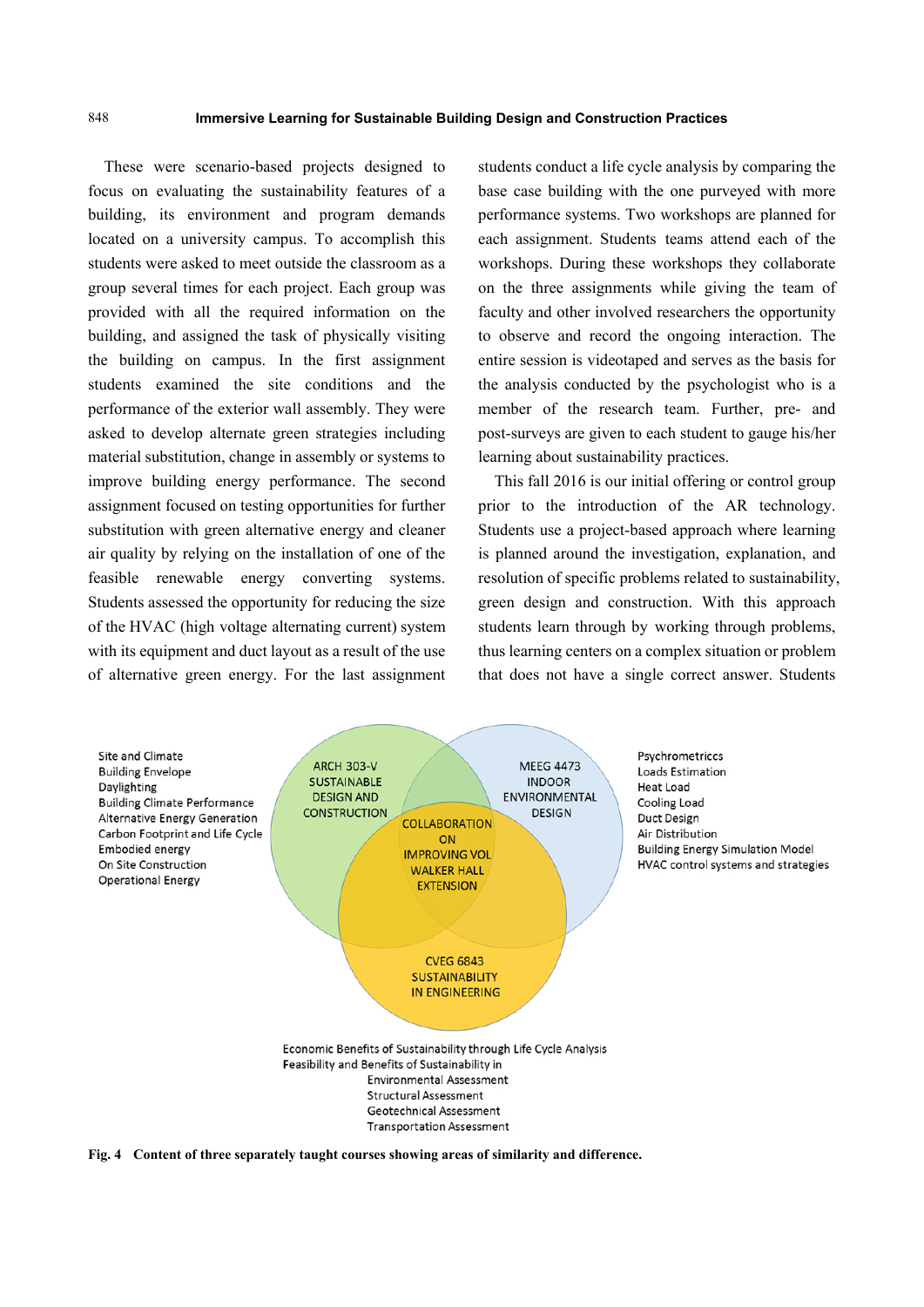have to work collaboratively to identify what they need to learn to be able to solve a problem. Theoretical knowledge is learned as they work through the empirical application. The three assignments were designed to cover the range of significance issues in sustainability, giving students the opportunity to learn through solving multiple problems with direct connection to sustainable buildings (Fig. 4).

The project as described is the first part of a larger experimental study investigating the efficacy of cross-disciplinary collaborative approaches and tools. The focus of the first phase of the project was twofold: (1) first, to provide for a baseline understanding of challenges involved a cross-disciplinary collaborative approach integrating three courses on learning about sustainability of the built environment; and (2) second, to engage in formative assessment of the collaborative process itself to improve implementation of the collaborative work environment, building towards greater learning outcomes and student success. In this paper we discuss our approach, the formative process and the lessons learned for improvement.

In current practice, the design and construction of buildings is far too complex a task to be handled by a single professional. Becoming more and more considered sustainability is a broad domain and must be accounted for through an integrated approach in design and construction. Increasingly, research in education suggests sustainability must be recognized as a critical driver throughout all phases of a building design and construction process in order to achieve resource efficient, best performing and environmentally sensitive buildings [14].

In this scenario where the interdisciplinary collaboration was student-centered, the potential for learning was on multiple fronts. First, we observed students shared their "specialized" knowledge in the attempt to resolve a specific problem. In this setting each member of the collaborative team gains from the knowledge of other team members while solving a practical problem.

Second, students themselves are not very well acquainted with the mechanics of conducting teamwork, especially when it involves students from other disciplines. Hence, the value of collaboration and then how to actually collaborate had to be taught to students for them to comprehend the merits of this initiative. In the first encounters between students on a team, very little communication happened between them, but as they became more aware of the value of collaboration and more acquainted with each other, we witnessed then more interaction between them. We would note, despite recognized benefits achieved through collaboration, management issues and the logistical demands remain a challenge to the efficient operation of the team-taught collaborative courses.

Another challenge is to have other faculty buy-in into the initiative. While faculty were enthusiastic about the idea of collaboration they wanted autonomous control over their courses. Furthermore and as traditionally observed in the classroom, students are more responsive to their respective instructor. Students are therefore reluctant to comply with directions from other faculty running the workshop. From this experiment it became evident participation of the three faculty members is of critical importance to the effective running of the workshop.

At the time of this writing students are engaged in the preparation of Technical Report 1. The teaching staff are aware of the challenges faced by students in establishing a level of comfort working in teams as not only do not they know each other, they are from different disciplines. A get-to-know-you and information meeting was held to bring together faculty and students from the three courses. The first workshop was held during the architecture course class time with faculty present. We soon realized the difficulty students had finding a common meeting time for their required outside work sessions. This effected their eagerness and capacity to meet and is something we need to address for the next iteration of the collaborative course model. For the first assignment,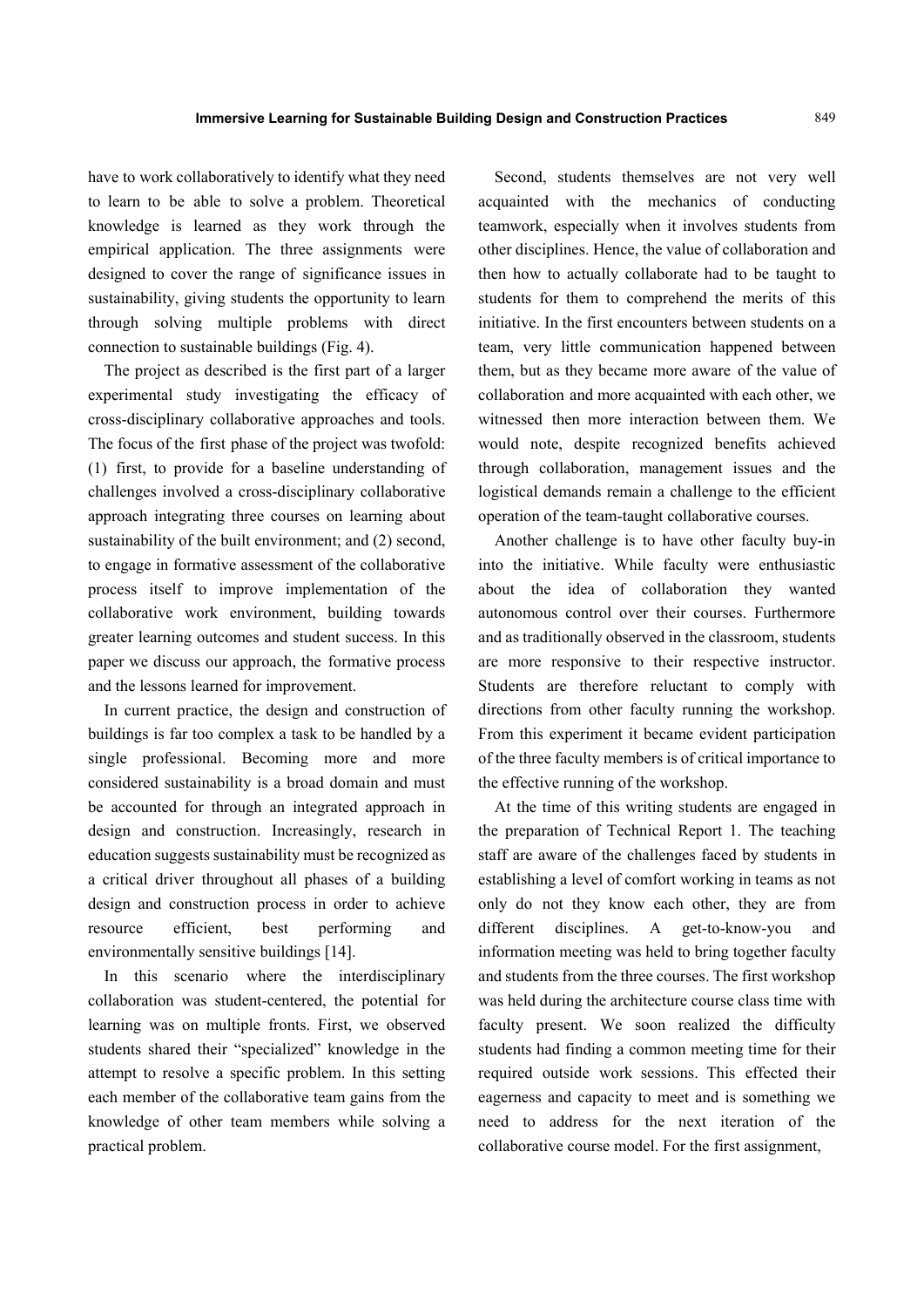

**Fig. 5 Collaboration session between architecture, mechanical and civil engineering students working around a computer laptop.** 

architecture students took the lead. The work session proceeded and the interaction between students was recorded during the entire meeting time. Once they developed a working rapport, we observed various roles played by students including some students assuming the position of "instructor" during the work session (Fig. 3). We believe the teamwork continues to improve.

# **4. Conclusions and Future Work**

In the course of our control group phase we learned a few formative improvements to encourage better collaboration among the teams' members. First, in the next iteration of the teaching semester we plan to schedule the three courses for the same time period so students won't need to plan for group meeting times outside of the class period.

As previously noted, this project is the first part of a larger experimental study investigating the efficacy of cross-disciplinary collaborative approaches and cyberlearning tools. Our future work uses our present formative findings to improve the next phase of the project in which we use an augmented reality learning application, the HoloLens-AR, to enable VR walkthroughs in the building. This VR experience will be designed to enhance and improve skills in interdisciplinary collaborative problem solving by enabling students to "see" various components hidden in the wall and floor systems as a virtual overlay. In addition to the formative assessment described, data collected from the current work also included pre- and post-tests, pre- and post-attitude surveys, student interaction videos and exit interviews (Fig. 5). Using analysis of this data, the efficacy of the use of the new technology will be tested experimentally against results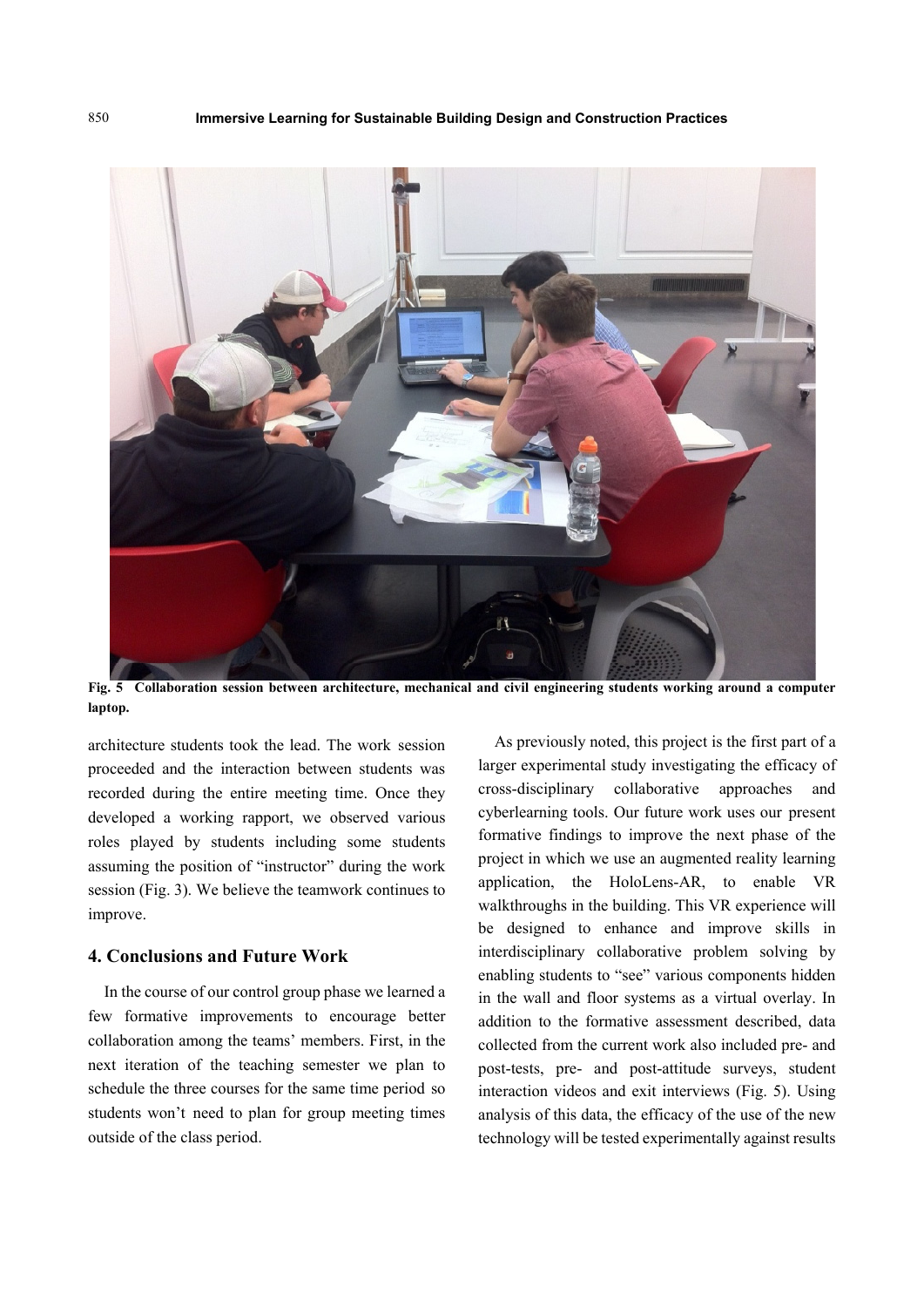with the current course offering acting as the control group.

## **Acknowledgments**

The work described in this paper was partially supported by the National Science Foundation under award No.1504898.

The Holoens-AR development work is underway at the Tesseract Center at the University of Arkansas under the direction of Dr. David Fredrick with Keenan Cole, Chloe Costello and undergraduate Corey Booth. Documentation of the Vol Walker construction was done by the Center for Advanced Spatial Technologies (CAST) at the University of Arkansas.

## **References**

- [1] Robert, J. R. M., and Capraro, M. 2013. STEM Project-Based Learning: An Integrated Science, Technology, Engineering, and Mathematics (STEM) Approach, edited by Capraro, M. M. Vol. 2. Rotterdam: Sense Publishers.
- [2] Zollman, M. T., and Billman, P. 2012. "Science, Technology, Engineering and Mathematics Education in the United States: Areas of Current Successes and Future Needs." *The International Journal of Science in Society* 3 (2): 103-11.
- [3] Billinghurst, M., and Kato, H. 2002. "Collaborative Augmented Reality." *Communications of the ACM* 45 (7): 64-70.
- [4] Ivanitskaya, L., Clark, D., Montgomery, G., and Primeau, R. 2002. "Interdisciplinary Learning: Process and Outcomes." *Innovative Higher Education* 27: 95-111. December 2002.
- [5] Kamarainen, M., Metcalf, S., Grotzer, T., Browne, A., Mazzuca, D., Tutwiler, M. S., and Dede, C. 2013. "Ecomobile: Integrating Augmented Reality and Probeware with Environmental Education Field Trips." *Computers and Education* 68: 545-56.
- [6] Lee, G. A., Dnser, A., Kim, S., and Billinghurst, M. 2012. "Cityviewar: A mobile outdoor ar application for city visualization." In *Proceedings of 2012 IEEE International Symposium on Mixed and Augmented Reality (ISMAR-AMH),* 57-64.
- [7] Newell, W. H., and Green, W. J. 1982. "Defining and Teaching Interdisciplinary Studies." *Improving College and University Teaching* 30 (1): 23-30.
- [8] Petrie, H. G. 1992. "Interdisciplinary Education: Are We Faced with Insurmountable Opportunities?." *Review of*

*Research in Education* 18: 299-333.

- [9] Spelt, E. J. H., Biemans, H. J. A., Tobi, H., Luning, P. A., and Mulder, M. 2009. "Teaching and Learning in interdisciplinary higher education: A systematic review," *Educ. Psychol. Rev.* 21: 365-78. DOI: 10.1007/s10648-009- 9113-z 2009.
- [10] Vassigh, S., Zhu, Y., and Newman, W. E. 2012. "Leveraging Cyber-Infrastructure to Transform Building Science Education." *Journal of Architecture Engineering Technology* 1 (2): 105. doi: 10.4172/21689717.1000105.
- [11] Yuen, S., Yaoyuneyong, G., and Johnson, E. 2011. "Augmented Reality: An Overview and Five Directions for AR in Education." *Journal of Educational Technology Development and Exchange* 4 (1): 119-40.
- [12] Graesser, A. C., Foltz, P., Rosen, Y., Forsyth, C., and Germany, M. 2015. "Challenges of Assessing Collaborative Problem Solving." In *Assessment and Teaching of 21st Century Skills,* edited by Care, E., Griffin, P., and Wilson, M. Heidelberg, Germany: Springer Publishers.
- [13] Hmelo-Silver, C. E. 2004. "Problem-Based Learning: What and How Do Students Learn?." *Educational Psychology Review* 16 (3): 235-61.
- [14] NIBS (National Institute of Building Sciences). 2012. *National Institute of Building Sciences (NIBS) 2012 Annual Report.* Accessed March 10, 2014. http://c.ymcdn.com/sites/www.nibs.org/resource/resmgr/ docs/nibs 2012 annualreport sm.pdf.
- [15] AIA (American Institute of Architects). 2007. *Architecture 2030 Will Change the Way You Look at Buildings.* American Institute of Architects (AIA). Accessed March 10, 2014. http://architecture2030.org /the\_problem/buildings\_problem\_why.
- [16] UNEP, and Houvila, P. 2007. *Building and Climate Change.* Status Challenges andopportunities, United Nations, Environment Program, Sustainable Consumption and Reduction Branch, illustrated edition.
- [17] Beier, M. E., Rittmayer, A. D., Bogue, B., and Cady, E. 2008. *Motivational Factors in STEM: Interest and Academic Self-concept.* Applying Research to Practice (ARP) Resources.
- [18] Moore, J. L., Dickson-Deane, C., and Galyen, K. 2011. "E-Learning, Online Learning, and Distance Learning Environments: Are They the Same?." *The Internet and Higher Education* 14 (2): 129-35. Web Mining and Higher Education: Introduction to the special issue.
- [19] Jacobs, H. H. 1989a. "Interdisciplinary Curriculum Options: A Case for Multiple Configurations." *Educational Horizons* 68 (1): 25-7.
- [20] Renfro, B. A., Rosenquest, J., and Terry, A. 2015. *An Analysis of Global Positioning System (GPS) Standard Positioning System (sps) Performance for 2013.* Tech. Rep.